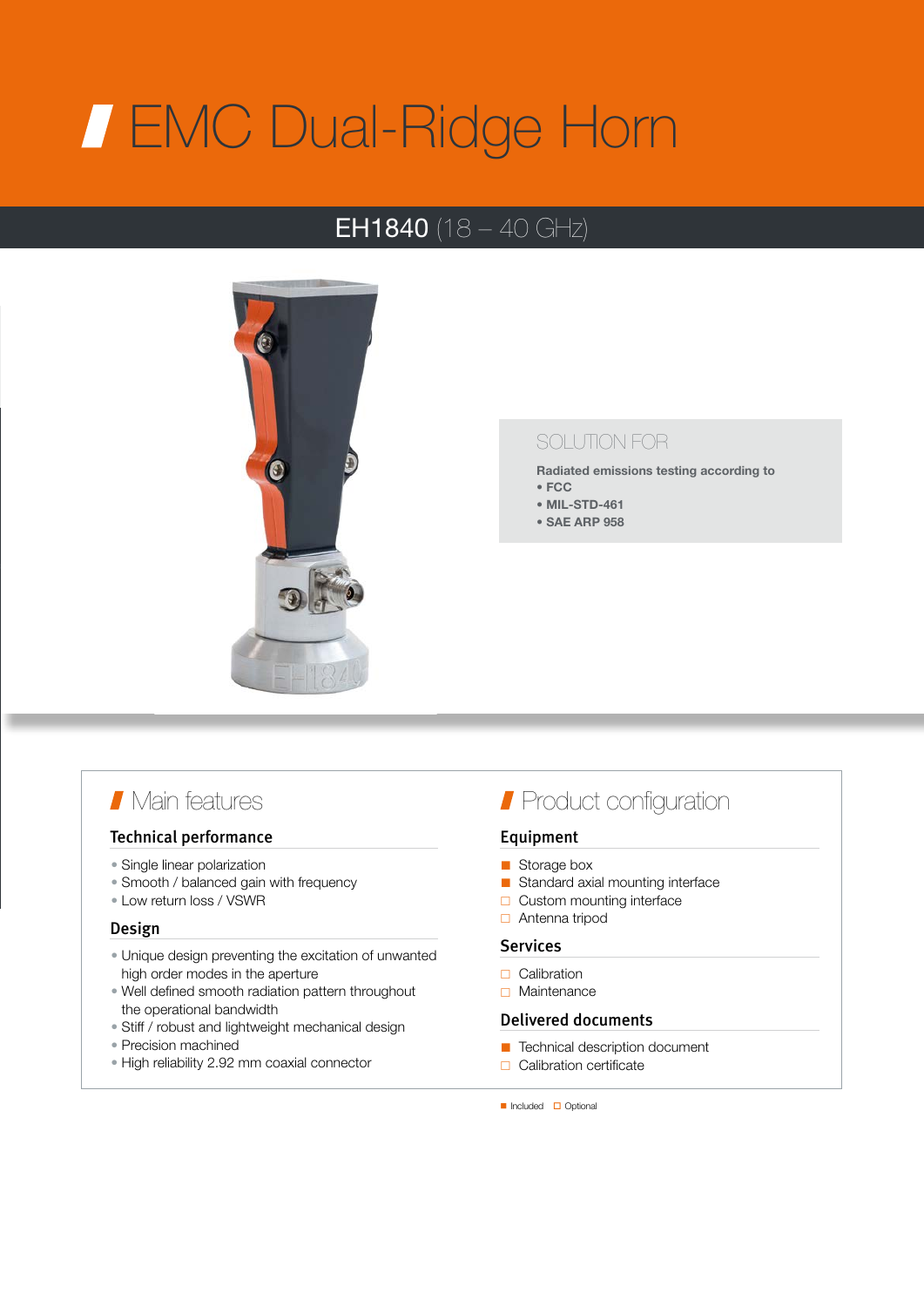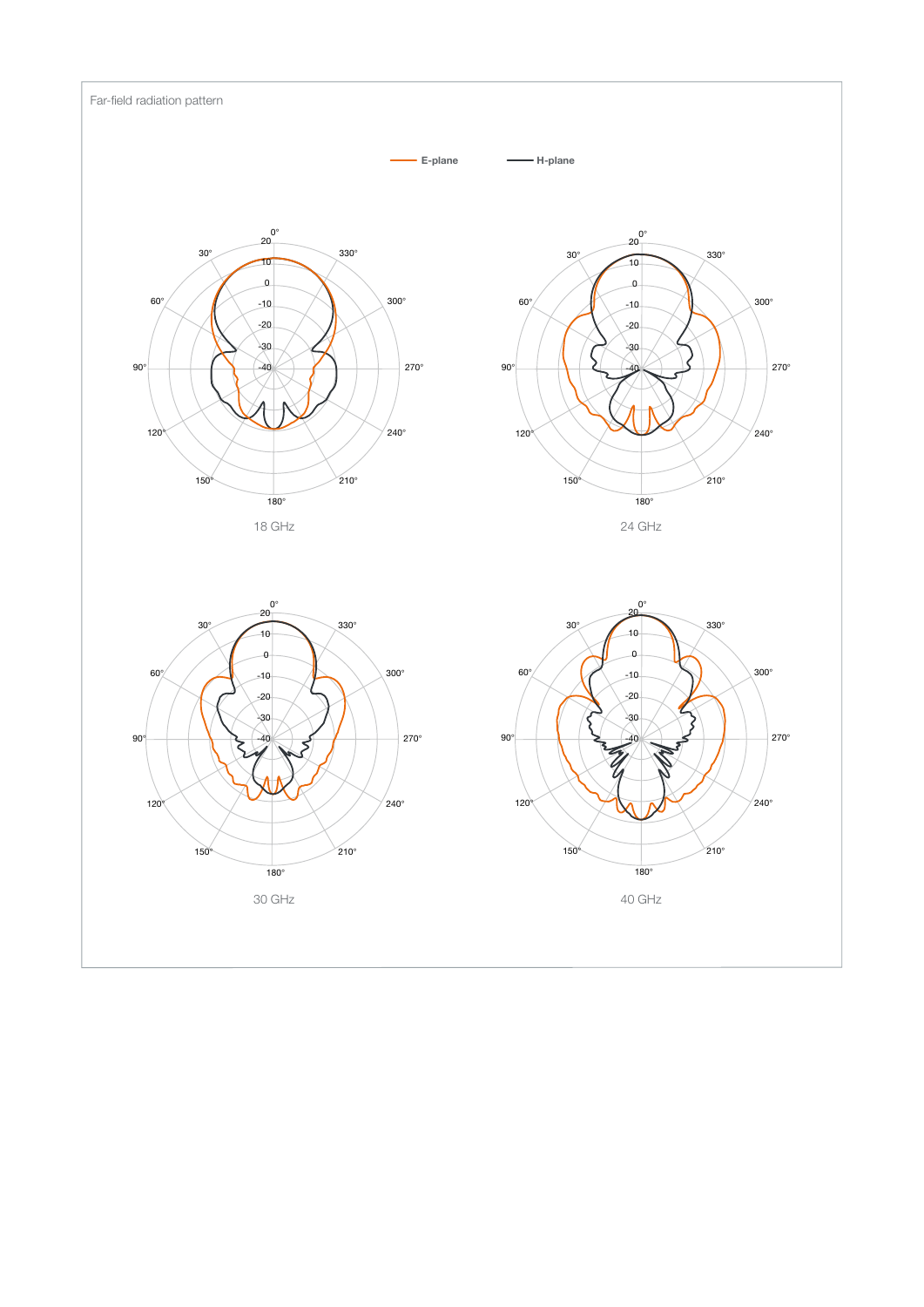

#### Electrical characteristics

| <b>Type of antenna</b> | <b>EMC Dual-Ridge Horn</b>      |
|------------------------|---------------------------------|
| <b>Frequency range</b> | $18 - 40$ GHz                   |
| <b>Realized gain</b>   | $13 - 19$ dBi                   |
| Antenna factor         | $42 - 43$ dB/m                  |
| E-plane HPBW (2x)      | $18 - 42$ dea                   |
| H-plane HPBW (2x)      | $20 - 41$ deg                   |
| <b>VSWR</b>            | 1.1 to 1.9 (average $1.4$ ) : 1 |
| <b>Polarization</b>    | Single linear                   |
| Impedance              | 50 Ohms                         |
| Power handling (CW)    | 15 W average                    |

#### Mechanical characteristics

| Dimensions (H x W x L)   | $2.5 \times 2 \times 8.6$ cm                 |
|--------------------------|----------------------------------------------|
| Weight (approx.)         | $0.5$ Kg                                     |
| <b>Material</b>          | Aluminum                                     |
| <b>Surface treatment</b> | Surtec 650 <sup>®</sup>                      |
| <b>Coatings</b>          | Polyurethane paint                           |
| <b>RF</b> connector      | $2.92$ mm Female $-$<br>Southwest 1012-16SF® |